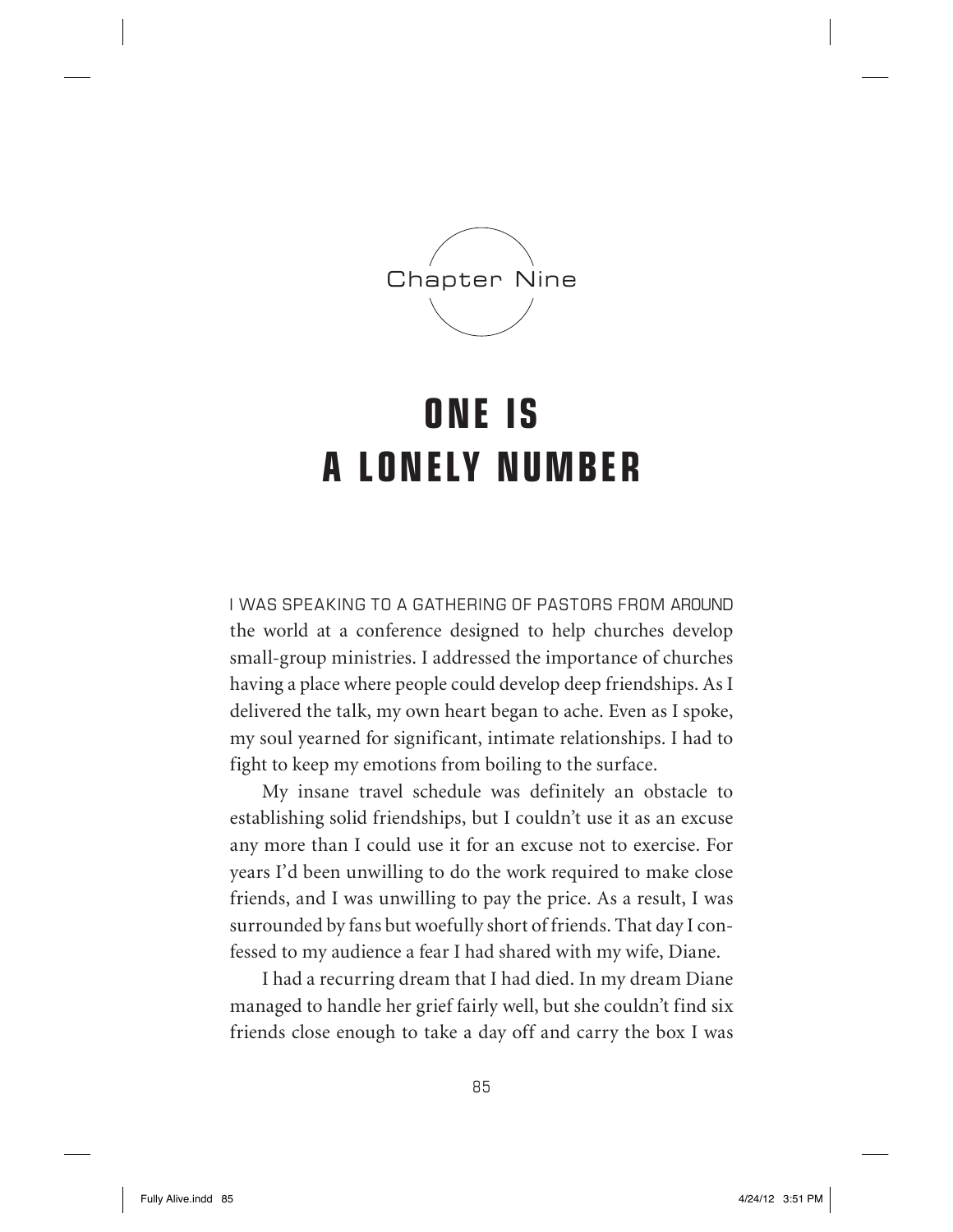to be buried in. In my out-of-body dream, I watched helplessly as she pulled the casket down the cold cement steps alone . . . *thump, thump, thump* . . . then dragged it to where the big black SUV waited.

My situation is not unique. I have met hundreds of people who felt they had no friends at all. The surprising discovery was that many of them did not know how to make friends or, like me, were afraid to try.

# YOU NEED A FRIEND

You might be able to survive without friends, but you cannot live fully alive. In our culture it's possible to be surrounded by work colleagues, neighbors, teammates, classmates, and even fans, without having someone who makes that deeply satisfying, heart-to-heart connection that defines real friendship. As I finished my talk that day, I knew I needed to be more intentional about finding friends who would do life with me. I realized I couldn't live fully alive alone.

So how did I find friends in a desert of acquaintances? I did it the same way I raced the thunderstorm to the top of a mountain ridge: one step at a time. My first step was to assess what was required to develop close friendships and purposefully change my lifestyle to make it happen.

Bill Gothard, founder of the Institute in Basic Life Principles, categorizes friendships on four levels:

1. An *acquaintance* is a person you contact rarely or only once, such as someone you meet while traveling or who comes to your house to fix the plumbing or washing machine. I had tens of thousands of these.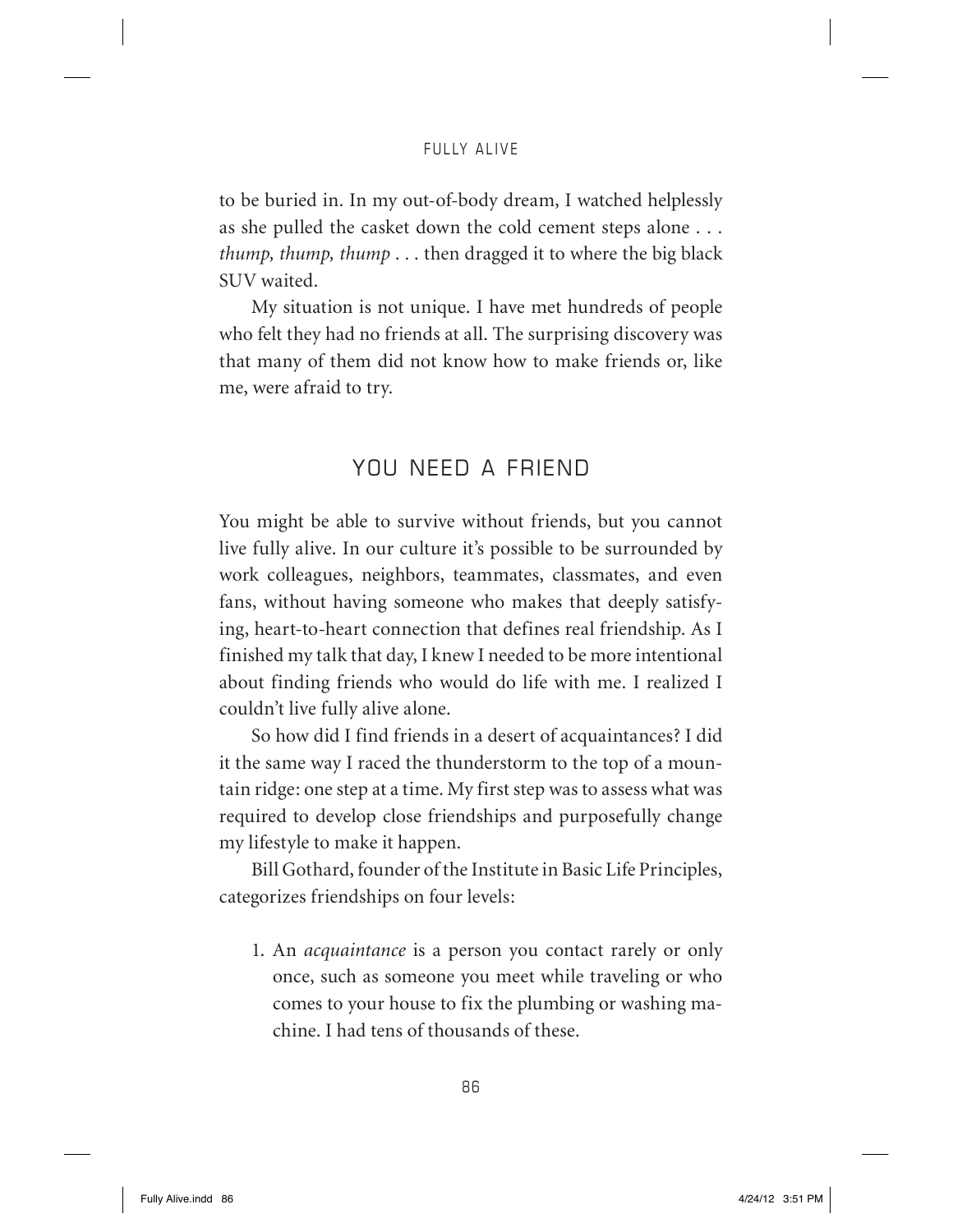- 2. A *casual friendship* is based on common interests or activities. A casual friend may be a person at work or someone you know at a club, at church, or on a sports team. I had dozens of these kinds of friends.
- 3. A *close friendship* is based on mutual life goals and longterm interests. The two of you see potential achievement in each other's lives. You discuss specific goals and assume a personal responsibility for developing them. These friends can make suggestions about important aspects of your life. I had very few of these. Not enough to carry a box.
- 4. An *intimate friendship* is based on open honesty, discretion, and a commitment to the development of each other's character and spiritual potential. You help each other through trials and sorrows. You assume personal responsibility for each other's reputation. You are sensitive to traits and attitudes that you both need to improve. Intimate friends are committed to faithfulness, loyalty, and availability.<sup>1</sup> Other than Diane, I couldn't think of a single intimate friendship I had developed or maintained in the past five years of my life.

Life is at its best when we are developing friends in all of these categories. People seeking intimate friendship don't knock at your door and volunteer for the job. If someone does, you should probably run. The scariest people in the world are those who appear to be desperate in their search for friends. There's a sense of panic and a loud sucking sound that emanates from these souls. You don't want to sound like a vacuum cleaner. Take a deep breath. Relax.

I found it effective to mine my existing acquaintances for people who might become casual friends. I spent some time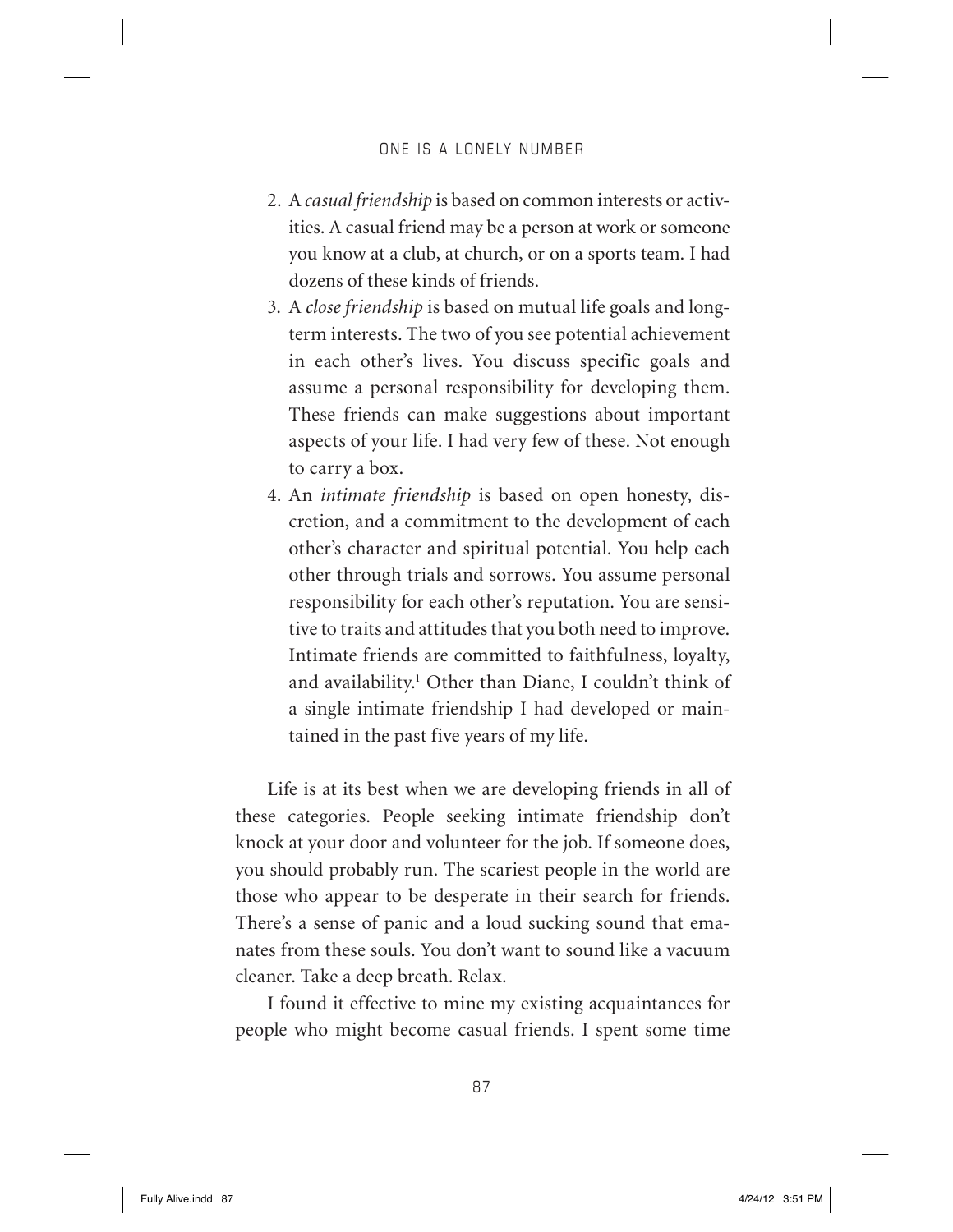with casual friends and was delighted to watch some of those relationships grow into close friendships. Eventually the effort paid off, and over time I found relationships that touched my soul. It didn't happen overnight. I had to work at it, make the investment, take the risk, and extend lots of grace. It's possible for an intimate friendship to develop from any of the other categories of friendship, and it's worth the work. Today I have enough friends to carry the box, and if Diane hires a couple more, they will be able to carry it down the steps without dropping it.

One of the culprits keeping me from close friendships was that old nemesis, fear. I'd had a few friendships end painfully, usually because I was unwilling to allow anyone to confront me. I was also fearful of confronting my friends. When the going got tough, I bolted. What a conundrum! True friendship *is* painful. It requires the courage to walk through fire as well as dance in the rain. I wanted to dance, but I was afraid of the heat.

When I look back at crashing in that shallow bathtub at the edge of the road, digging snow out of my underwear with a stabbing pain in my wrist, I vividly remember begging God that I might have some of this joy and adventure in all of my life. Yet when it came to the commitment necessary to develop deep friendships, I was afraid to point the sled downhill and let go. What if I broke my wrist? What if a UPS truck pulled out in front of the relationship? What if it hurt? A spirit of boldness, screaming down an icy road in a plastic saucer, was missing when it came to matters of the heart. I was a coward, unwilling to face the possibility of rejection and unwilling to carve out the time to build significant relationships.

Without risk, friendship will never be anything but a distant dream.

For a while I leaned heavily on the rush that comes from applause and laughter to sustain me. How crazy is that? Fans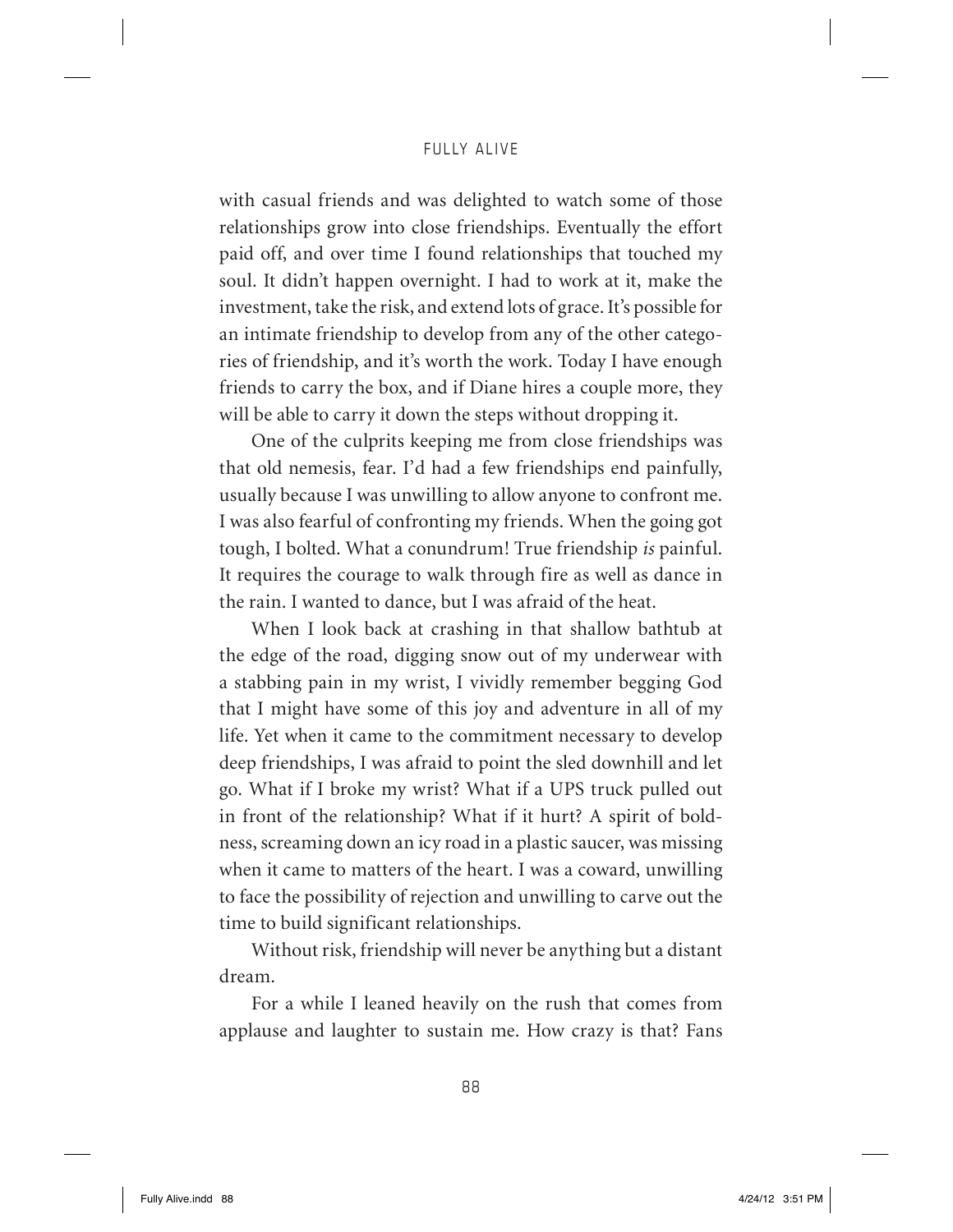see you as networking potential; friends see your potential. Fans love you for your performance; friends love you for you. Fans are fickle; friends stick with you through the toughest times. Fans want to see only your good side; friends protect your backside. Fans demand that you entertain them; friends are satisfied just to be with you. I cherish and appreciate my fans, but friends interact with me and nurture me on a deeper level than fans are able to do.

Making friends is like exercise; it requires discipline and vigilance. I stopped trying to pretend I was perfect and stopped requiring perfection from the people around me. I found some of my best friends by looking for ways to befriend people. I made investments in the lives of people who were already in my life.

# IT'S ABOUT TIME

In the end it all boiled down to time—time sharing meals, time helping move furniture, time sitting by a hospital bed. Not very dramatic and mysterious, is it? Making friends is laughing until the early hours of morning or talking on a back porch until you fall asleep. It's celebrating a birthday. Sometimes it's just being there in a time of crisis and saying nothing.

I had to learn to trust someone with the real me. On stage I feel safe because I'm in control. Face-to-face, I'm vulnerable. It's hard to reveal my heart, my weaknesses, my dreams, and just as hard to listen to the heartaches and dreams of others. I took a risk by making myself accountable to someone else. I was a terrible accountability partner to myself. It was too easy to lie to myself, then believe the lie. I started learning to risk by holding my friends accountable. We would push each other to stay on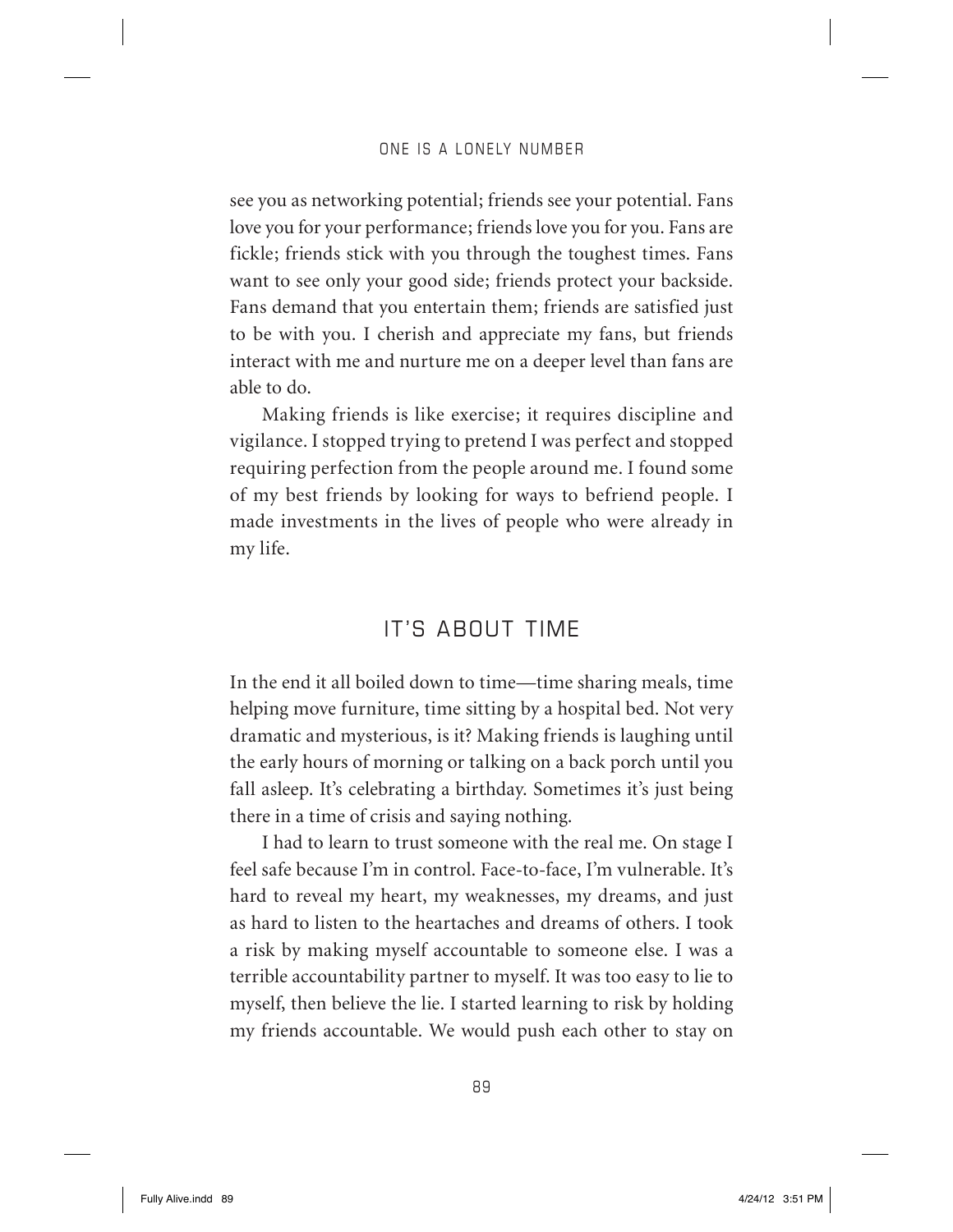track in every area of life. We refused to let each other give up on dreams. We challenged each other's views. We argued, intervened, cheered, and encouraged.

The greatest risk in the search for true friendship is rejection. Along the way I was dumped by a valued friend of many years. I still love my friend, but I miss that intimate interaction that once characterized our relationship. I miss the laughter, the soul searching, the energizing arguments, and the friendly games of poker.

Losing a friend is an excruciating experience. The temptation is strong never to take that kind of risk again, never to let anyone that close to my heart. Then I remember the sled ride again. Pain was part of the price I had to pay for the joy of the ride, proof that I was alive. Waterskiing and friendship have something in common. If you choose to risk your heart with friends, you will fall; it will hurt, but it will be worth it.

Part of the wonderful new life I have discovered is a circle of great friends and a handful of remarkable, intimate, personal friends. I can exist without intimate personal friends. I did it for years. But I can't live fully alive without intimate friends, and neither can you.

# FAITHFUL FRIENDS

Friends were critical to the physical challenges in my life. Since my shocking encounter with The "Noooooo!" Photo, the process of getting fit has been painful and discouraging at times, and at times exhilarating. Part of the way, I've had friends to share my journey toward better fitness. Other times, I've tried it alone. Take it from me: you can't do it alone. Living fully alive is not a solo act. Trying to make it alone is a recipe for failure.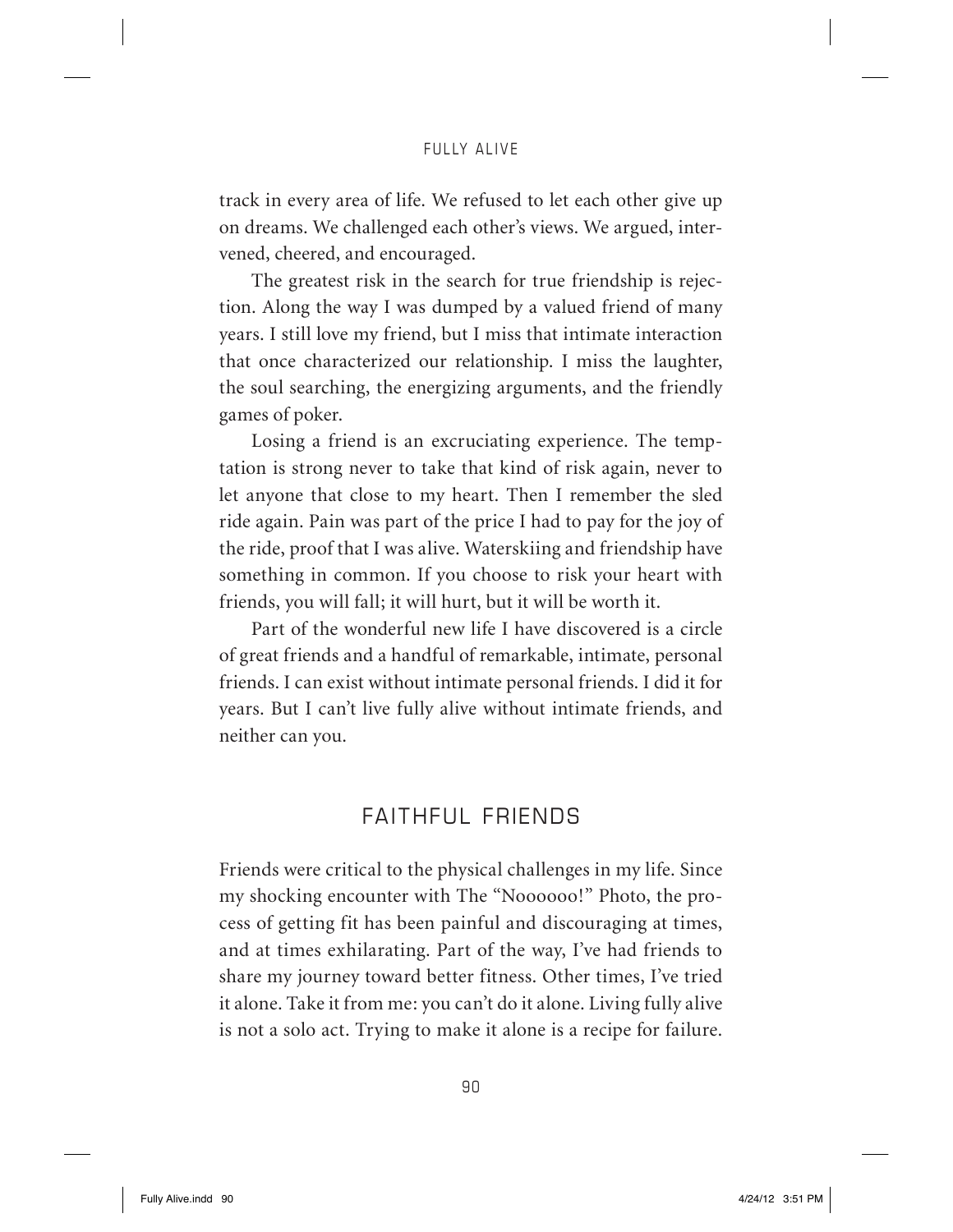Human beings are social creatures. We were created to interact with others, love each other, and depend on each other.

If I expect to maintain this new lifestyle and continue to enjoy its benefits, I must find friends and like-minded people who will join me in the quest; people who will help hold my feet to the fire; friends who will spur me on when I feel discouraged and who will celebrate my achievements with me.

As much as I enjoy a solitary ride through the countryside on my bicycle, I need the company and encouragement of faithful friends to keep me honest. It's almost impossible to stay in bed if someone is knocking at your door to run with you. Some of my friends and I actually ended up forming our own club, which we christened GAG for Guts and Glory. We wanted to get rid of our guts, and we wanted to glorify God by taking good care of our bodies. We also studied the Bible and wanted to have the strength, mental toughness, and endurance to experience everything God wanted for us.

Several of us who signed up to run the triathlon trained together, riding bicycles and running up and down the Tennessee hills. One morning we tackled the steep and infamous Yardstick Hill near my house. As I pedaled, puffed, and grunted toward the top, I looked back to see Jacob, a fellow GAG member, struggling to make headway. This was his first attempt at Yardstick Hill, but he kept plugging along, going slower and slower yet refusing to get off the bike. Halfway up he began traversing back and forth across the road. I could hear him gasping for air as sweat poured from his body. When he finally got to the top he jumped from his bike and raised his arms in victory. We hollered like a couple of high school cheerleaders.

Later in that ride we started up another hill, two miles long. Halfway up, I had my friends stop so I could take some pictures of them. We paused on the steep, hot ribbon of asphalt. Behind us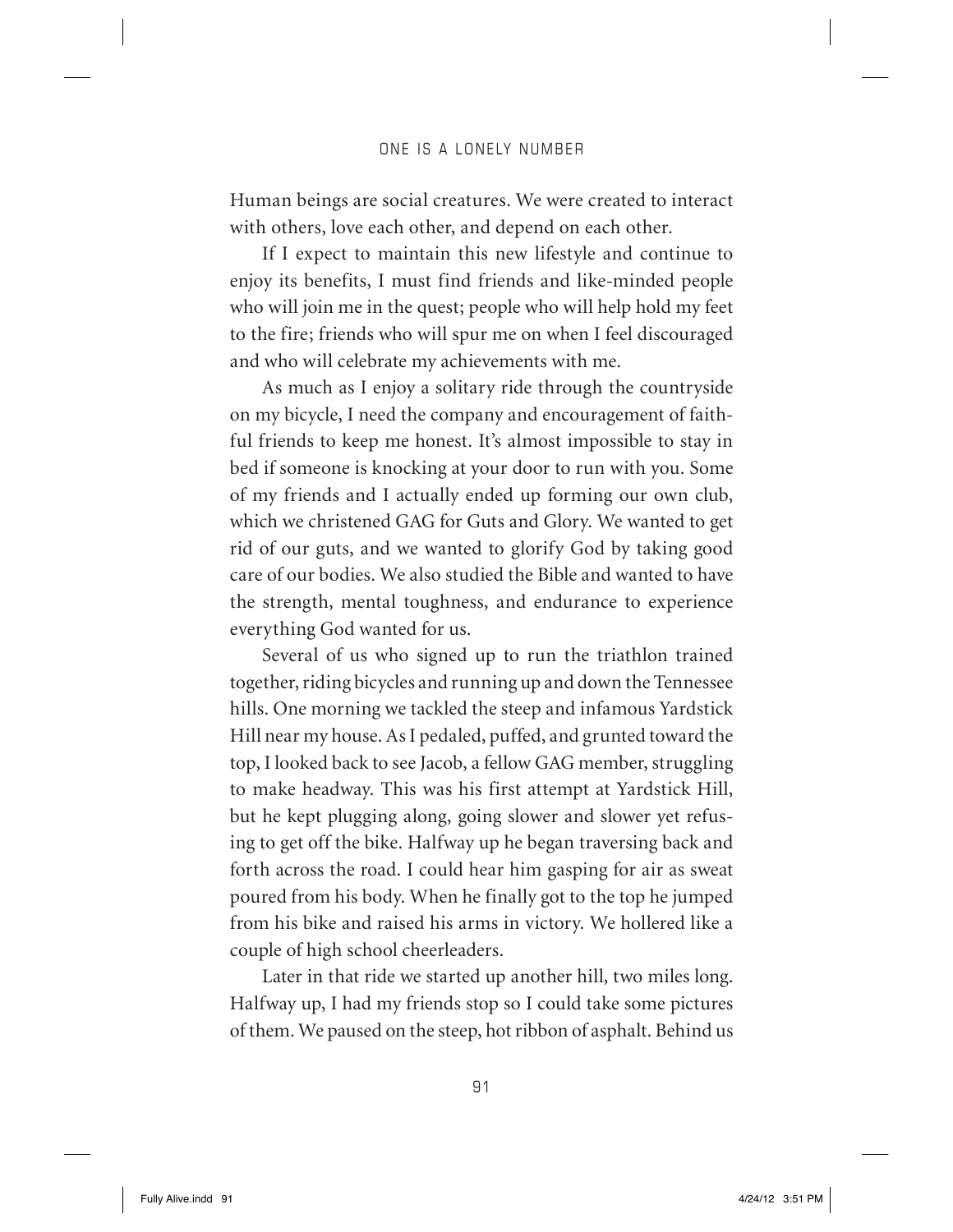the beautiful Natchez Trace Parkway Bridge majestically spanned the road we were riding. Only a few moments earlier we had crossed underneath that bridge. Ahead, the road snaked relentlessly up and through the trees before disappearing over the crest.

As I snapped the last picture and we prepared to continue the climb, my friend Theron stayed put, his feet firmly planted on the pavement on either side of his bike. "I've used all I've got," he said. "I don't have any strength left. I can't make it to the top."

"Yes, you can," I barked. "You have more strength than you think you have." My challenge drew a confused stare. "Imagine that your daughter was at the top of this hill and only you could save her life, and the only way you could do it was to get on that bicycle and ride up there as quickly as you could. If she were there and needed you, would you have anything left?"

He nodded vigorously, still trying to catch his breath.

"Well, she's up there," I said. "Go get her."

He was gone before I finished the sentence and rode at a substantial pace the rest of the way up the hill.

What we really mean when we say we don't have anything left is, "I'm extremely uncomfortable. I'm breathing hard. My legs hurt." In reality there's plenty left if you have the right motivation—or the purposeful encouragement of a friend.

On several occasions I've been the one who couldn't go on. I remember during a battle with debilitating depression, a true friend sat by my side and encouraged me. "God has abandoned me," I said.

"No, He hasn't," she insisted.

My sister had flown hundreds of miles to be with me during this difficult time. "You've been blinded to signs of His presence all around you," she told me. "Look!" She pointed to the sun streaming through a skylight, bathing my body in its warmth. "Open your eyes!"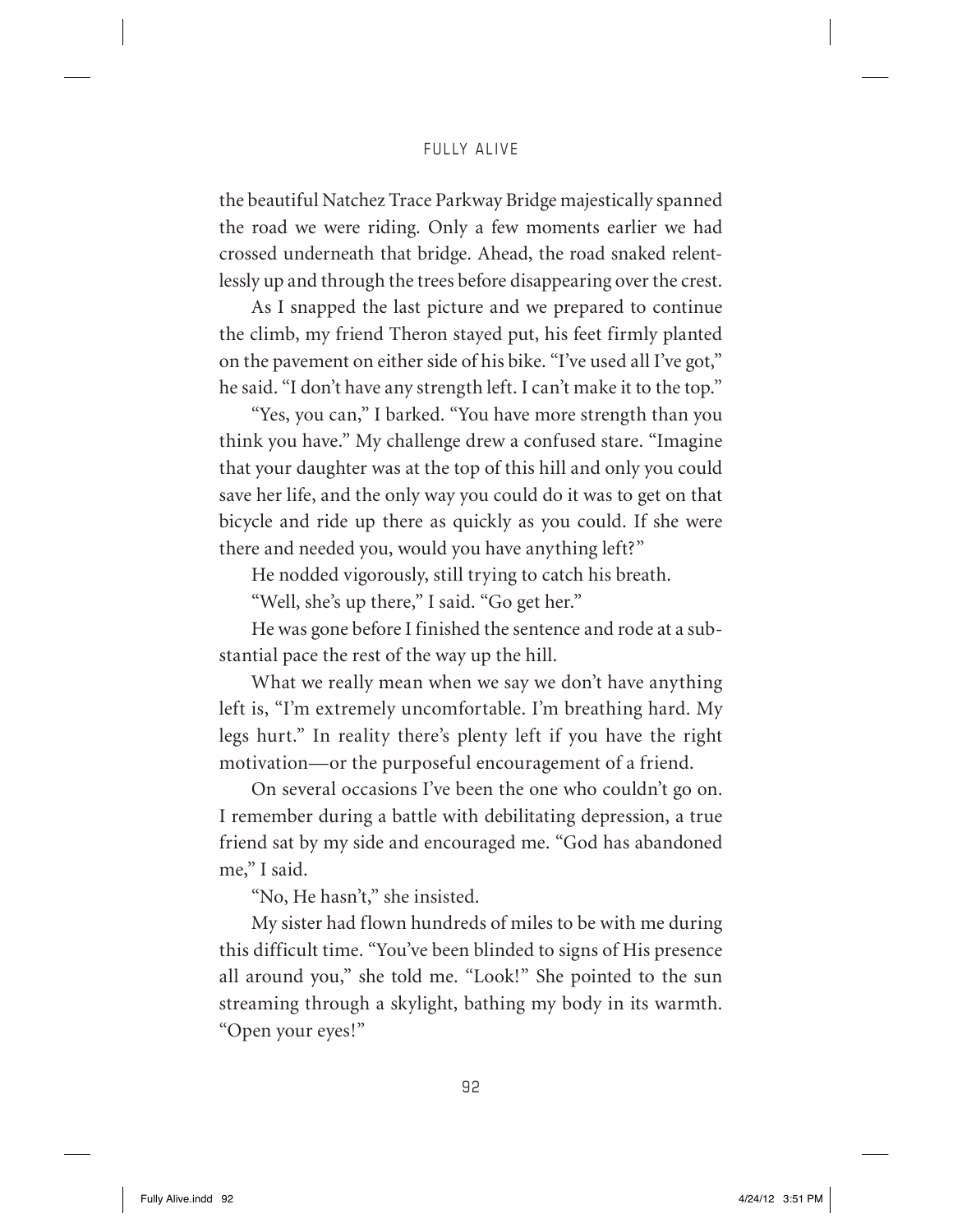I recalled a scripture I had learned as a child. As I remembered it, Psalm 121 begins: "I will lift up mine eyes unto the hills, from whence cometh my help" (KJV). That was a significant moment in restoring my sight and my sanity. My sister did for me what I had done for Theron. It's what friends do for each other.

You might be the one stuck and out of juice on the side of the road. You might be the one down in the dumps and ready to shift your life into neutral, or you could be the one who inspires the weary to keep on going.

God says where two or more are gathered together, He comes to the meeting (Matt. 18:20). And if He's there, the resources for creativity, spiritual growth, and physical endurance are also there in infinite abundance. We need each other. Start your physical program for health alone if you must, but quickly find like-minded friends to do it with you. Keelan Hastings is a trainer who pushes me way beyond where I would go alone. He is also my friend, so I know he cares. If you need spiritual growth, find some friends who want to take that ride with you. Find a friend who will help you track your progress and urge you on when you fall behind. Find a trusted mentor, teacher, or pastor who will be a friend and spur you on toward the top of the mountain.

# **MIKE**

A few years ago I met Mike Lahouti, a man who would become one of my best friends. He taught me another truth about living fully alive: we should not limit our friends to people of like mind. He and I were opposite poles of a magnet. He was a successful, organized sales rep for an international corporation,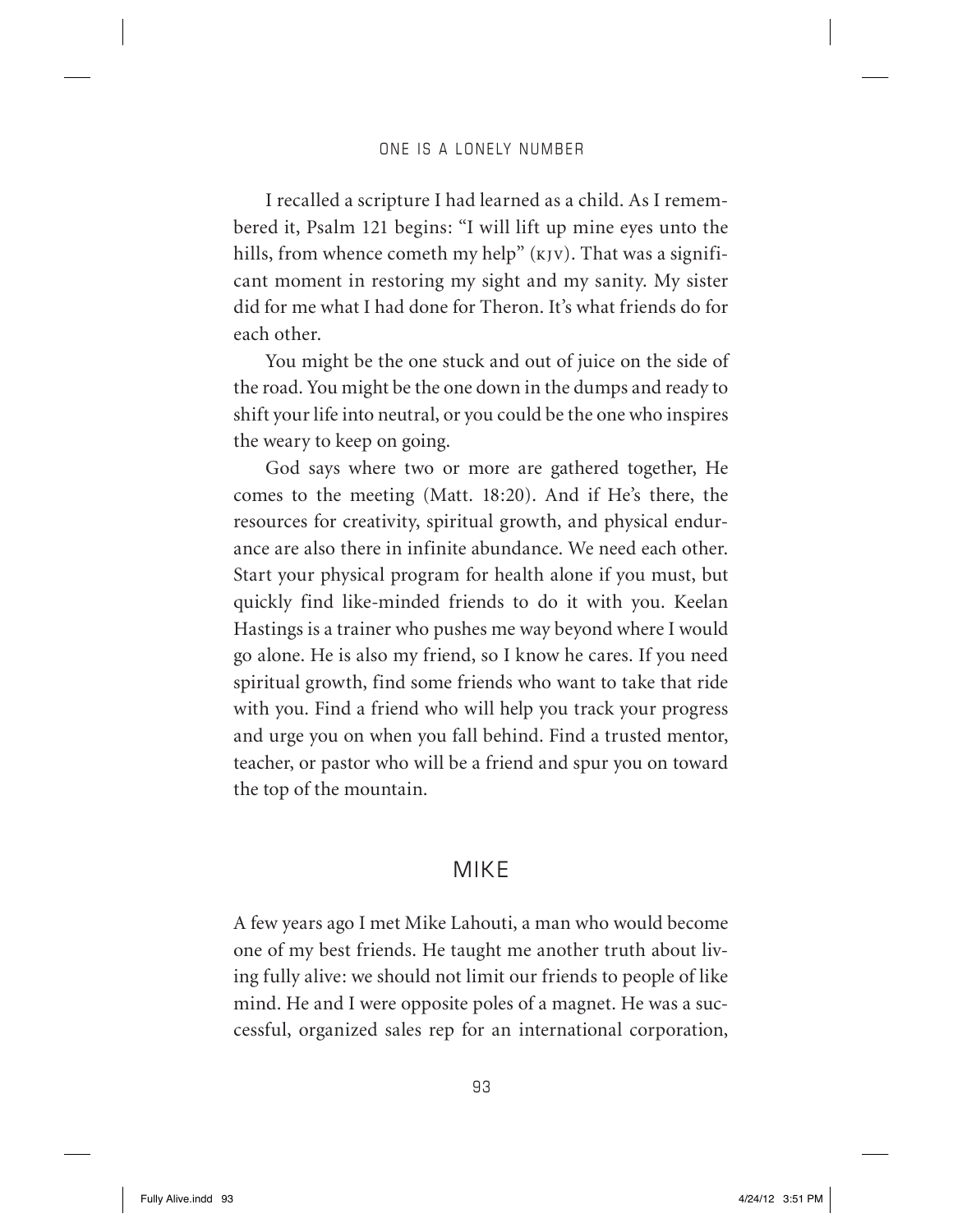## FIII IY ALIVE

and I was a scatterbrained entertainer. I was training to run triathlons, and he had little interest in physical activity. He was raised as a Muslim, and I was raised in a devout Christian home. Mike was not fond of what he knew of Christianity, but he was intensely curious about the faith he saw demonstrated in the home of Brian and Traci, my son-in-law and daughter, and was head-over-heels in love with my grandchildren. His love for my family was the one thing we had in common.

Mike lived next door to Traci and Brian and would often drop in unannounced for dinner. He expected us to reciprocate. His home was always filled with friends and laughter and food. At the sound of his back door opening, we would hear the excited shout, "Welcome! Come in. Sit down. Eat." It didn't take long for Mike to become an adored and trusted friend.

Once I got to know Mike, I discovered that we shared other common ground. He was stubborn and opinionated, and so am I. He was open to hearing the views of others, and so am I. He also had a marvelous sense of humor and a laugh that could melt Arctic ice. Almost every night Mike and my son-in-law would sit on the back porch, talking about the things that only true friends can discuss and still remain friends—faith, politics, personal strengths and weaknesses, family struggles.

At Christmas I gave Mike a Bible inscribed with his name, and he began to read it. Eventually we started an unconventional Bible study that will remain one of my most cherished memories: stale sandwiches and wine followed by an informal clutch of people sprawled across furniture or on the floor with open Bibles. Mike and my family and a few neighbors studied the book of Romans, then the book of Acts. Mike's questions were intelligent, probing, and firm. For some of them, we had no answers. We made no secret of our desire to see Mike come to know Christ and the power of His resurrection.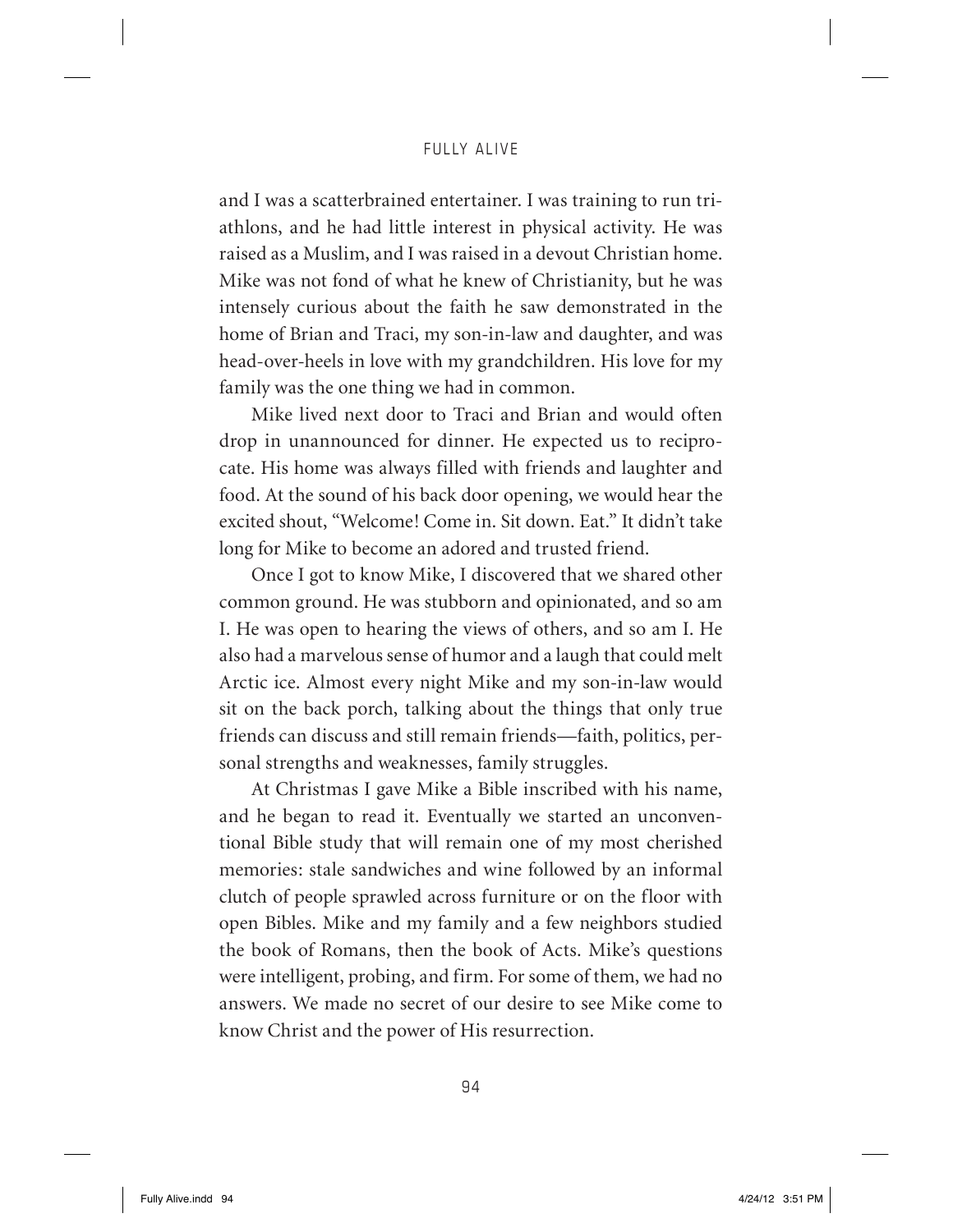In the summer of 2010, Mike began to lose his long and courageous battle with cancer. We often dropped in to check on his health and nurture this valued friendship. My little grandchildren drew encouraging pictures and wrote notes declaring their unabashed love. Once they brought Mike a crayon drawing of him standing in heaven on clouds with Jesus. We never did figure out which one was Jesus. Evidently Jesus and Mike resemble one another. My initial fears about the pictures causing Mike anxiety were unfounded. He took great comfort in the love expressed by these children and was deeply moved by their desire to see him experience faith in Christ.

As Mike's health went into steep decline, Brian took him to a clinic to see if they could prescribe some relief for his pain. There in the waiting room of the clinic, curiosity, love, and friendship arrived simultaneously at the intersection of faith. Mike surrendered to the love of Christ and sparked a moving celebration in our circle of friends. Cancer is a cruel disease, and the end of Mike's life was not exempt from pain or sorrow. But the comfort of God's love and the assurance of eternal life gave Mike, his family, and those who loved him a memory of hope that we will treasure forever. Mike stepped from life as we know it to life as it was meant to be: cancer-free, pain-free, sorrow-free, fully alive in the presence of the One who made him and loved him most. Where did it start? With a disarming, dangerous, risky, wonderful, painful thing called friendship.

# THE CONSUMMATION OF FRIENDSHIP

As I was writing these words, my phone buzzed. I glanced down at a text that froze my heart. Another friend, David Pierce, was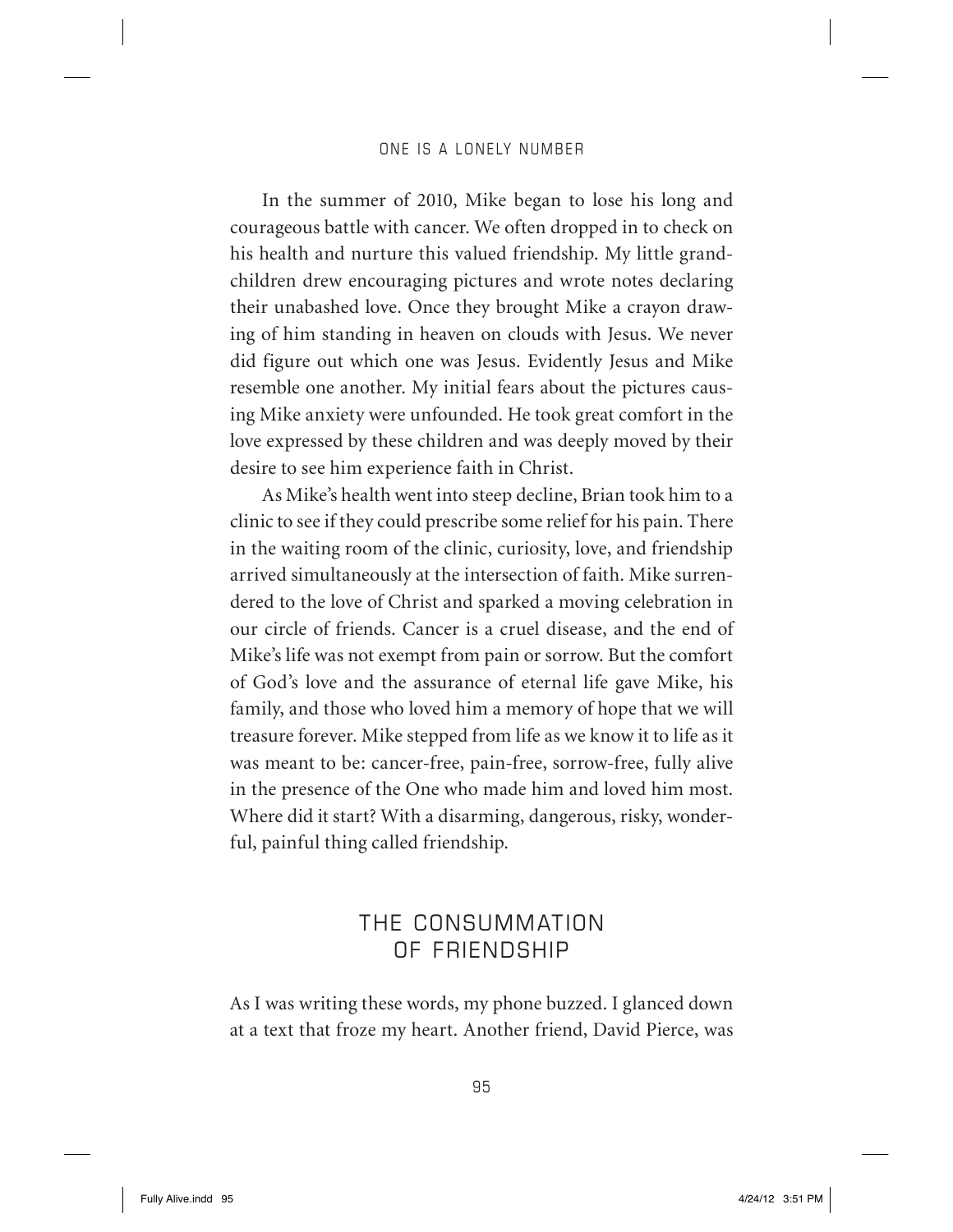in the hospital. His kidneys had suddenly failed, and he was seriously ill. I quickly sent out a message on Twitter and Facebook, requesting prayers for my friend. Then I called Mike Smith, one of my GAG buddies, and told him of the situation. Immediately Mike said, "I need to go down to the hospital and see David. Do you want to go along?"

My immediate response was to delay any trip to the hospital until I finished the work I was doing on this book. When my computer screen flashed to life, my face flushed with shame. How can I write a chapter on the cost of friendship and not put everything aside to visit my friend whose life might be in danger? In David's book *To Kill a Zombie*, he had written a hilarious and touching chapter on the value of our friendship. I had come close to exchanging that value for a few hours of work. I called Mike and told him, of course, I would go with him to see David. We had a wonderful visit. An hour of laughter and love and prayer restored color to David's face and lifted all of our spirits. No text or tweet could replace what happened in that room. The doctors found the source of David's problem, and today he's home and living fully alive.

And speaking of Twitter, what about those cyberfriendships? Are social-network "friends" really friends? The Internet today allows us to delve into deeply personal subjects with people we've never met and scarcely know. How do these relationships fit into the categories of friendship, if at all? I'm not sure myself. But I wonder, how close can friends be when they're physically isolated? Loneliness ages us faster and more drastically than anything else in life. By that I don't mean a feeling of loneliness; I mean being alone to the point where we stop physically interacting with old friends and no longer make new ones.

One of the ironies of modern life is that the more technically interconnected we get, the more isolated and disconnected we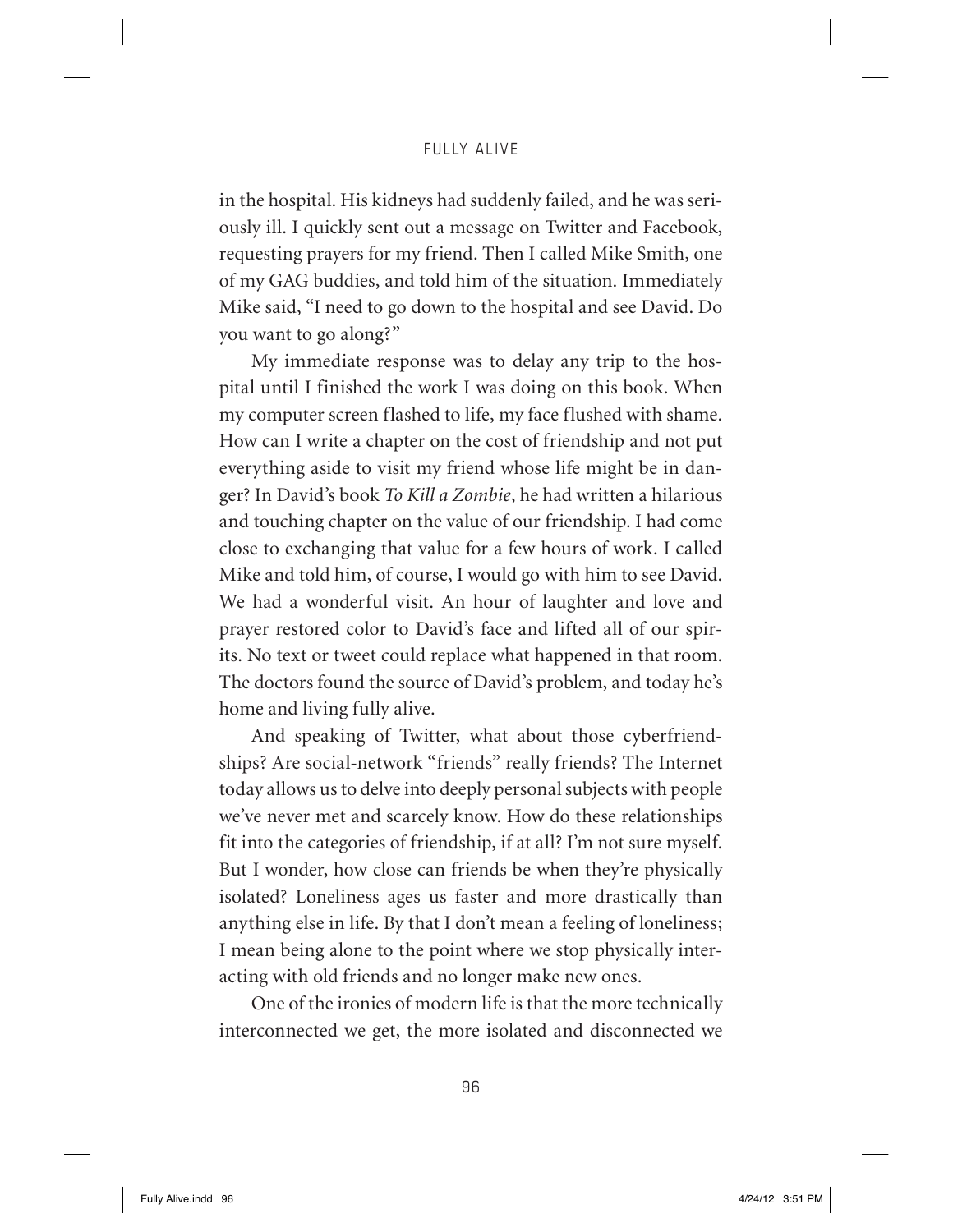seem to be. A friend recently told me about going to dinner at a restaurant and seeing a party of young adults come in to celebrate a birthday. They were all dressed in festive clothes and the birthday girl had a bunch of balloons tied to her chair. But after everyone was seated, one by one they fished out their iPhones. Within minutes, all eight of them sat silently around the table, oblivious to each other and the occasion, staring into their tiny screens, lost in their individual cyberworlds. There was a birthday party going on, but no one was there to enjoy it.

I won't dispute that there is great value to the social networks and cyberfriends we enjoy. Even God used His own unique brand of social media. When He wanted to reveal the Ten Commandments, He introduced the first "iRock." I imagine that Moses' friends were quite offended when he kept glancing at it at the dinner table. Like most devices, it broke.

When God wanted to warn King Belshazzar of impending disaster, He released the first stunning version of the iPad: a mysterious finger wrote the ominous message of imminent destruction on a screen the size of a wall.

When God wanted to give the Israelites directions to the promised land, He released the first GPS, with a guidance system that worked day and night, and even had a recalculating feature.

But when God wanted to demonstrate His love for us, it required nothing less than flesh meeting flesh. Though in times past He had communicated using all kinds of wonderful gadgets, in order to communicate His love, He sent Jesus to meet people face-to-face. The tablets and burning bushes were replaced with dinners, embraces, personal touch, and holy blood spilled on barren ground.

I'm so glad God didn't text, e-mail, or tweet His message of love to us. Only the appearance of God in the flesh could